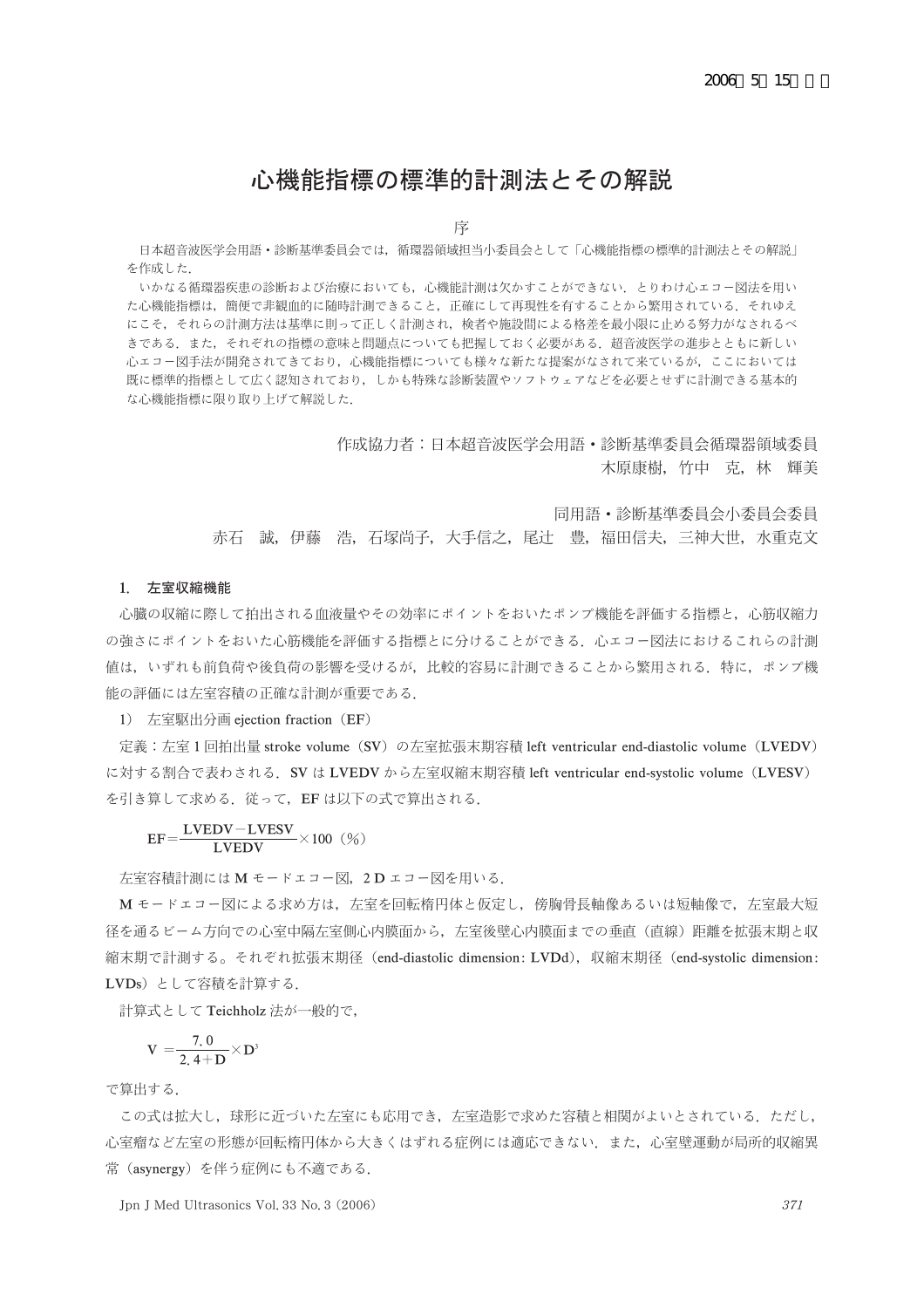2 D エコー図による求め方は, 単一断面の面積から算出する①single plane area-length 法と, ②modified Simpson 法 (デイスク法) がある.

①single plane area-length 法は左室を回転楕円体と仮定し, 左室長軸を含む心尖部断面の左室内腔面積 A と左室 内腔長軸長 L を計測,

$$
D\!=\!\frac{4A}{\pi L}
$$

の式を用い, 容積を

$$
V\!=\!\frac{\pi}{6}D^2L
$$

の式にあてはめて計算する (D=左室内腔短軸長). すなわち

$$
V = \left(\frac{\pi}{6}\right) \left(\frac{4A}{\pi L}\right)^2 L \rightarrow V = \frac{0.85A^2}{L}
$$

の式から算出する.



心尖部二腔断面

②Modified Simpson 法 (デイスク法) は, 心尖部 2 腔, 4 腔像の 2 断面の長軸 (L) を 20 個のデイスクに等分 し, それぞれ長軸に直交する短軸内径 (ai と bi) を求め, デイスクの断面積の総和から容積を算出する. 各デイス クを楕円形と仮定し, 左室内腔面積を求める方法である.

$$
V\!=\!\frac{\pi}{4}\!\times\!(a_ib_1\!+\!a_2b_2\!+\!\cdots\!+\!a_ib_i)\!\times\!\frac{L}{20}
$$

となる.

経胸壁 2 D エコー図では真の心尖部の描出が困難な場合が多く, 長軸が小さく測定されてしまったり, 肉柱や 乳頭筋により内腔のトレースが小さくなってしまうことより, 本法で求める左室容積は左室造影で求める容積より 小さく計測されるのが通常である. しかし, 虚血性心疾患など左室の形態が回転楕円体でない症例にも用いられる. これらによって求められる左室拡張末期容積は左室への前負荷の指標となる. EF は理論的には前負荷, 後負荷の 影響を受けるが, 臨床で認められる程度の負荷の急性変化に対しては, 比較的変動が少ない. そのため, 臨床にお いて固有収縮能の大雑把な評価 (良い, 普通, 悪い, 極端に悪い) をするのに適しており, 現時点では手術適応, 予後推定に最も利用されている指標である. ただし, 薬剤投与前後のわずかな収縮能の変化を捉えるには不向きで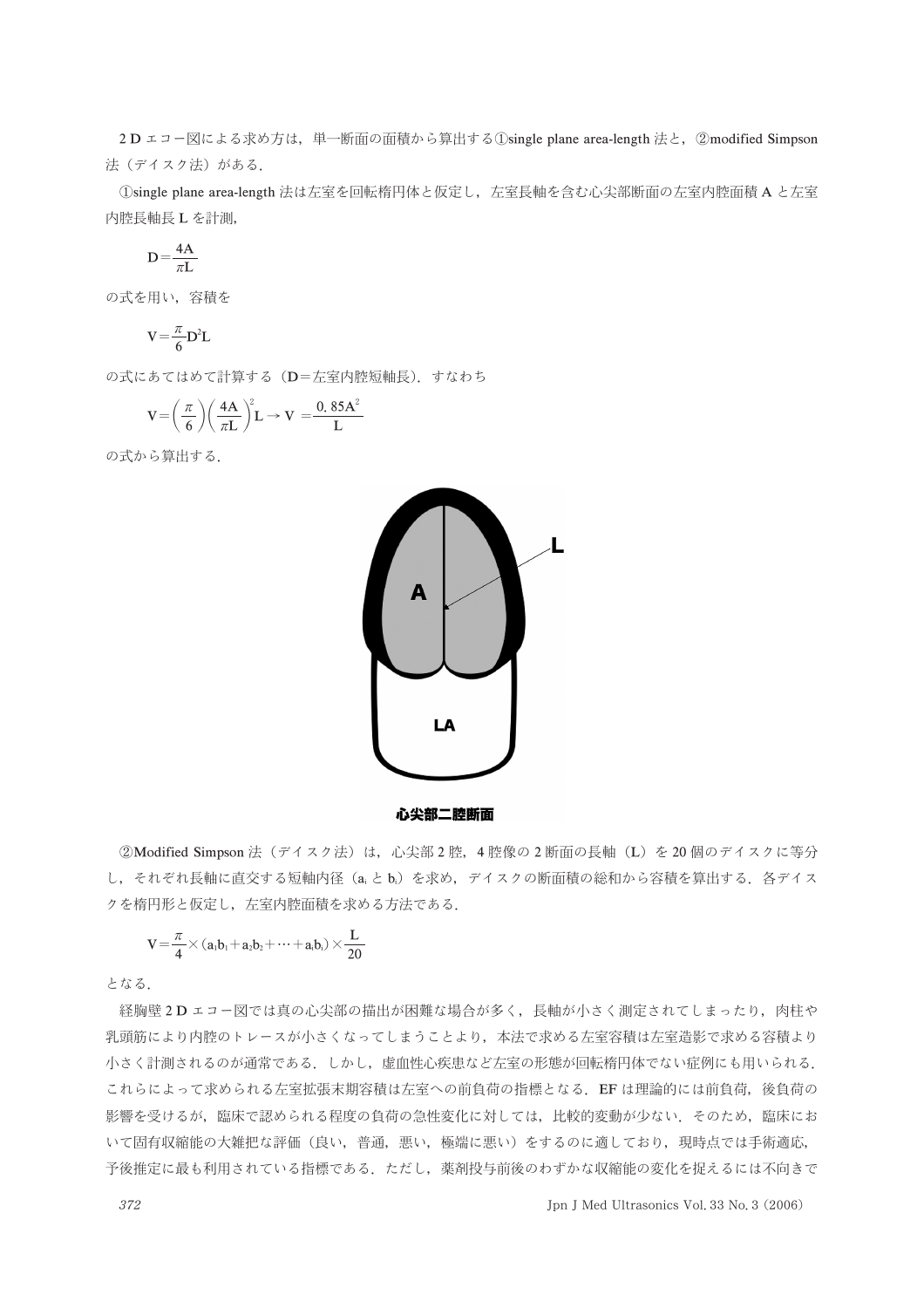

ある. EF の正常値は 55% 以上である.

2) 1 回拍出量 stroke volume (SV) と 1 回拍出係数 stroke index (SI)

左室ポンプ機能の指標の 1 つ. 1 収縮期に左室から駆出される血液量. 駆出率と同様 M モードエコー図あるい は 2 D エコー図から拡張末期容積と収縮末期容積を計算し, 両者の差が SV となる. 生体には可能な限り心拍出量 を維持しようとする代償機転があり, 心筋収縮力が低下した症例でも左室拡大により心拍出量が維持され, SV は 低下しないので, この値の評価には注意が必要である. 1 回拍出係数は 1 回拍出量を体表面積で割って体格の差を 補正した値である.

3) 心拍出量 cardiac output (CO) と心拍出係数 cardiac index (CI)

左室ポンプ機能の指標の 1 つ. 1 分間に左室から大動脈に駆出される血液量.

1 回拍出量に 1 分間の心拍数をかけ算して求める. 心拍出係数は心拍出量を体表面積で割って体格の差を補正し た値である.

4) 左室内径短縮率 % fractional shortening (%FS)

左室心筋収縮力の指標の 1 つ. M モードエコー図を用い, 左室拡張末期径と左室収縮末期径を計測し, 両者の 差を左室拡張末期径で除し, 100 分率で表した値. 以下の式で計算する.

$$
\%FS\!=\!\frac{LVDd\!-\!LVDs}{LVDd}\!\times\!100~(\%)
$$

正常値は 30~50%である.

5) 平均左室円周方向心筋線維短縮速度 mean velocity of circumferential fiber shortening (mVcf)

心筋収縮力の指標の 1 つ. 左室内径短縮率を左室駆出時間 ejection time (ET) で補正した値. 以下の式で計算 する.

$$
\text{Mean Vcf} \!=\! \frac{\text{LVDd}-\text{LVDs}}{\text{LVDd}} \!\times\! \frac{1}{\text{ET}}
$$

左室駆出時間は頚動脈波の立ち上がり点から切痕 dicrotic notch (DN) までの時間を計測するか, あるいはパル スドプラ法で左室駆出血流波形の駆出開始点から終了点までの時間を測定する. この数値は血圧の影響を受けやす いので, この数値のみで心筋収縮力を評価することには問題がある. 必ず血圧値の変動をあわせて評価すべきであ る. 正常値は 0.9~2.0 circ/sec.

### **2**. 左室拡張機能

左室壁収縮が正常と判断されるにもかかわらず, 心不全症状を呈する例が見られる. したがって, 収縮能とは独 立に拡張能を評価する事が重要であり, このためドプラ法による左室流入血流や肺静脈血流の流速パターンなどが 用いられる.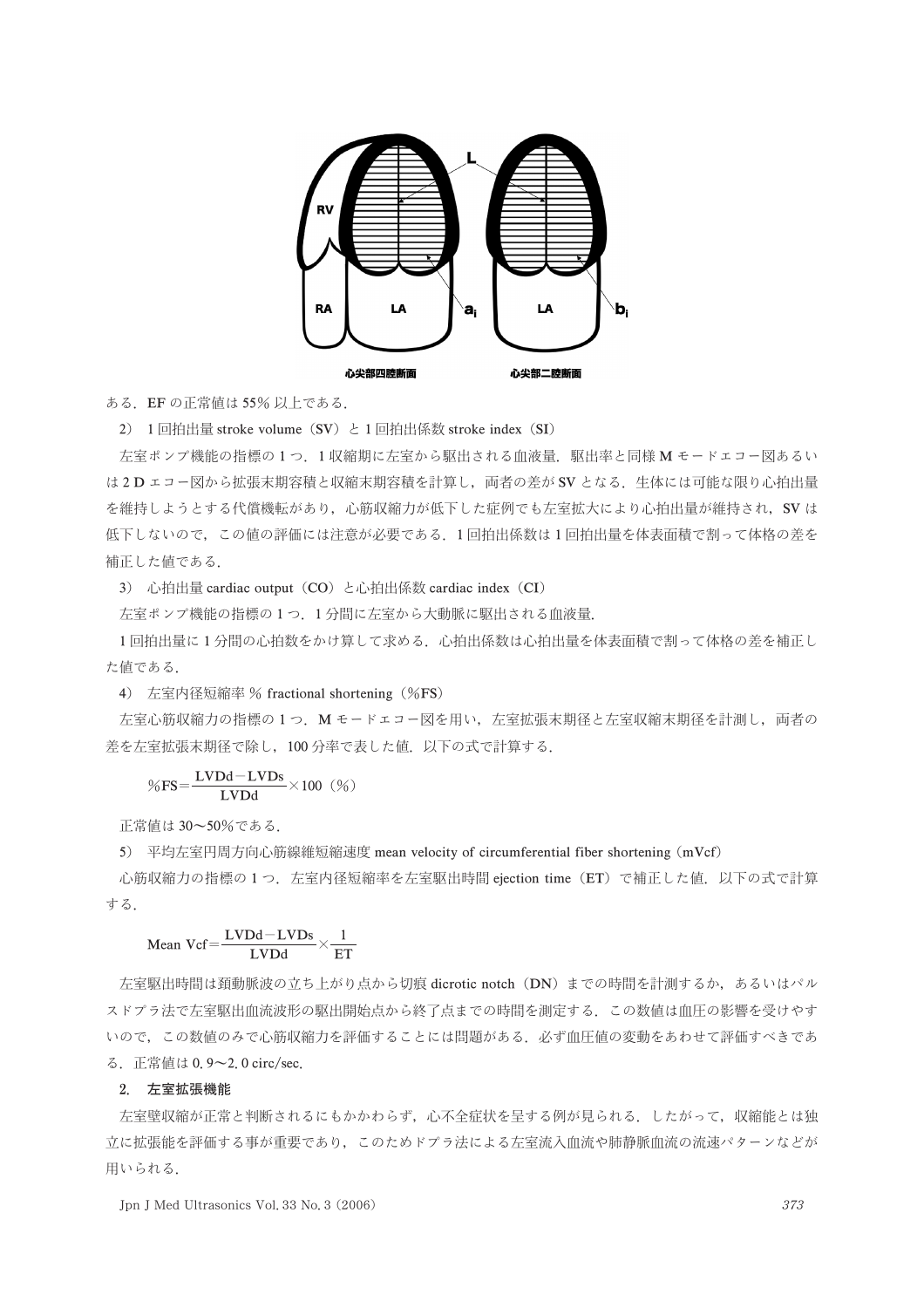## 1) 左室流入血流速度波形 left ventricular inflow velocity pattern, 僧帽弁血流速度波形 transmitral flow velocity pattern (TMF)

拡張期に左房から僧帽弁を通過して左室に流入する血流の速度波形は, 左室充満状態を反映するので, 左室拡張 機能の評価に有用である. パルスドプラ法により計測する. 心尖部左室長軸像, あるいは四腔像で, サンプルボリュー ムを僧帽弁先端部に置き, 左室流入血流と超音波ビームが平行になるように設定して計測する. 拡張機能正常例で は, 左室急速流入血流速度 early diastolic filling velocity (E 波) は, 心房収縮期流入血流速度 atrial filling velocity (A 波) より大きい. 左室拡張能が低下し, 左室弛緩が遅延すると, 左室の等容弛緩時間 isovolumic relaxation time (IRT) が延長し, E 波が低下し, E 波の減速時間 deceleration time (DT) が延長する. この状態は代償性の A 波 の増高を伴うため、E/A は1.0 以下になる. これは弛緩異常 abnormal relaxation を示す. TMF は左房・左室圧較 差に規定されているため, 左心不全の進行により左房圧が上昇すると, IRT は短縮し, E 波は増高し, DT は短縮 する. E/A は 1.0 以上になり, 一見正常パターンになる. この状態を偽正常化 pseudo-normalization という. 重症 心不全, 拘束型拡張障害を呈する疾患では, E/A が 2 以上に増加し, IRT は 60 msec 以下, DT が 150 msec 以下 に短縮する.

#### 2) 肺静脈血流波形 pulmonary venous flow velocity pattern

経食道エコー図, あるいは最近の診断装置では, 経胸壁エコー図でも検出される. 正常例では収縮期の順行波 [S 波 (S<sub>i</sub>, S<sub>2</sub>)] と拡張期の順行波 (D 波), 心房収縮期の逆行波 (心房収縮期波: Ar 波) からなり, 通常 S<sub>2</sub> 波高 が D 波高より大きい. 左室拡張末期圧 LVEDP, 左房圧, 肺動脈楔入圧の上昇により, S2 波は低下し, D 波は増 高し, Ar 波が増大する. Ar 波の持続時間が TMF の A 波の持続時間より延長する時は, LVEDP や左房圧上昇を 示す. D 波は TMF の E 波と良好な相関を認め, D 波の減速時間は拘束型拡張障害で短縮する.





3) 急速充満期の左室内血流伝搬速度 flow propagation velocity (Vp)

僧帽弁口から左室内への流入血流を心尖部アプローチでカラー M モードドプラ法を用いて記録する. 左室急速 流入血流をベースラインシフトを使ってこの血流内に折り返し領域を作成し, その最早期部分, またはピーク流速 部の傾きを Vp として左室内血流伝搬速度を計測する. この指標は, 左室弛緩能の指標である左室圧曲線のピーク 陰性 dP/dt や時定数τとよく相関し, 弛緩能が低下するほど低値をとる. 左室弛緩が低下しているにもかかわら ず, 左室流入血流速度波形が偽正常化を呈する例をこの方法により鑑別できる.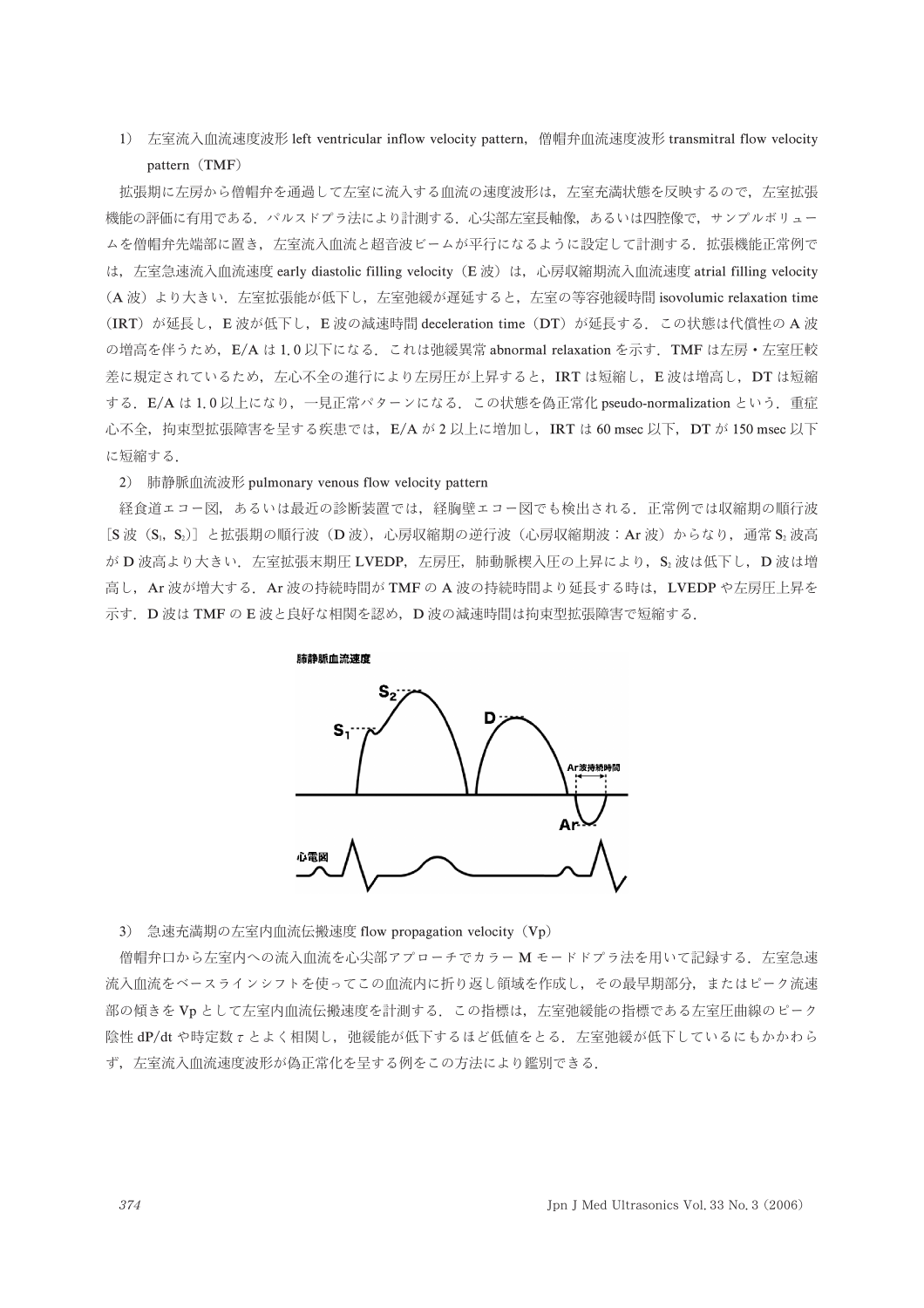

4) 僧帽弁輪の最大拡張早期運動速度 (Ea, E)

心尖部長軸断面あるいは 4 腔断面において, 僧帽弁輪部 (左室後壁, 側壁あるいは心室中隔) に sample volume を設定し, 組織パルスドプラ法によって, 同部位の長軸方向における運動速度波形を記録する. この波形の拡張 早期最大速度 (Ea または E' と略す) は, 左室流入血流速度波形の E 波に比べて, 前負荷の影響を受けにくく, 左 室弛緩能を鋭敏に反映する. すなわち, Ea (E) は通常左室流入血流速度波形の E 波のように偽正常化現象を示 さず, 左室弛緩能の低下につれて減少する. ただし, 記録部位によって値が多少異なること, および記録部位を含 めた領域に心筋梗塞があれば, その部位の値は左室全体の拡張機能を反映しないこと, の 2 点に注意する必要があ る.

### **3**. 収縮機能と拡張機能を総合した心機能指標

#### Tei index

背景:実際の心疾患例の心機能は収縮機能も拡張機能も両方低下していることが多い. これまでの心機能の指標 は収縮機能単独(例えば駆出分画,左室陽性 dP/dt や Emax 等),あるいは,拡張機能単独(例えば左室陰性 dP/ dt, τやコンプライアンス等) を評価することに主眼がおかれていた. ところが, 臨床の現場では心臓全体として の機能評価が必要になることがある. そこで, より簡便な心機能指標が考案された.

Tei index の測定法およびその意味:図に示すように, パルスドプラ法を用いて僧帽弁あるいは三尖弁流入血流 の終了から再開始までの時間を a 時間として, 大動脈弁あるいは肺動脈弁駆出血流の開始から終了までの時間を b 時間として測定する. これにより,

$$
Tei index = \frac{a-b}{b}
$$

として求めることができる.

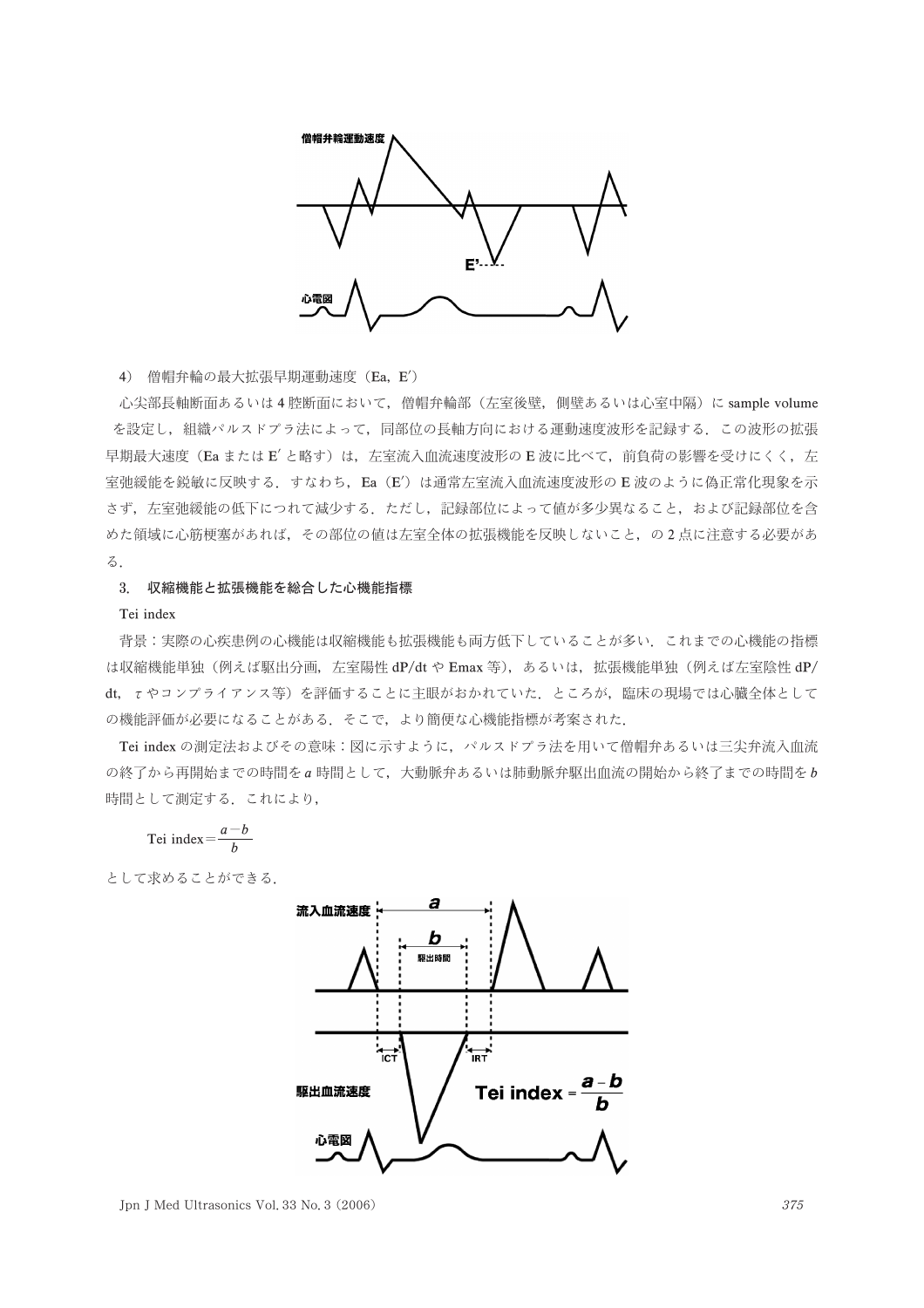a 時間は等容収縮期 (ICT)・駆出時間 (ET)・等容拡張期 (IRT) の 3 つの時間の和であり, a-b は ICT と IRT の和となる. ICT および IRT はそれぞれ収縮機能・拡張機能の指標であり, 収縮および拡張機能の低下とともに それぞれ延長するが心拍数依存性が強い. ET は一回拍出量により規定されており, 収縮機能や拡張機能の低下と ともに短縮するが、やはり心拍数依存性がある. ICT を ET で除する (ICT/ET) ことにより、心拍数非依存性と なるとともに収縮機能の低下がより大きく表現される指標となる. 同様に, IRT/ET は, 心拍数非依存性の拡張機 能の指標となる. この ICT/ET と IRT/ET の和が Tei index であり、収縮機能の低下によっても拡張機能の低下に よっても悪化 (増大) する. 収縮能と拡張能を連合した最初の総合的心機能の指標と言える.

Tei index の正常値:右室では 0.28±0.04 であり, 左室では 0.38±0.04 である. 右室では 0.40 以上が, 左室で は 0.45 以上が異常である.

# **Standard Measurement of Cardiac Function Indexes**

#### **Introduction**

The Cardiovascular Subcommittee of The Terminology and Diagnostic Criteria Committee of The Japan Society of Ultrasonics in Medicine created the "Standard Measurement of Cardiac Function Indexes".

Evaluation of cardiac function is indispensable for the diagnosis and treatment of any cardiovascular disease. In particular, the echocardiographic indexes of cardiac function have been commonly used because they allow simple, accurate, reproducible, and noninvasive evaluation. This is why these indexes should be measured correctly in conformity with the standard and every effort should be made to minimize differences among investigators or institutions. It is also necessary to gain an understanding of the meaning and problems of each index. With the advance of ultrasonic technology, new echocardiographic techniques have been developed, and various new ideas have been introduced to cardiac function indexes. In this paper, however, we select and expound only the basic cardiac function indexes that have become widely known as standard indexes and allow measurement without any special diagnostic devices or software.

#### **Collaborators**

Yasuki Kihara, Katsu Takenaka, and Terumi Hayashi

Members of The Terminology and Diagnostic Criteria Committee of The Japan Society of Ultrasonics in Medicine

Makoto Akaishi, Hiroshi Ito, Naoko Ishizuka, Nobuyuki Ohte, Yutaka Otsuji, Nobuo Fukuda, Taisei Mikami, and Katsufumi Mizushige

Members of The Cardiovascular Subcommittee of The Terminology and Diagnostic Criteria Committee of The Japan Society of Ultrasonics in Medicine

#### **1**. **Left ventricular systolic function**

Indexes can be classified into two types : Indexes to evaluate pumping functions focusing on the ejected blood volume and the efficiency of ejection, and indexes to evaluate myocardial functions focusing on the strength of myocardial contraction. Although both of these measurements by echocardiography are affected by preload and afterload to the left ventricles, they are frequently used because measurements can be easily done. Especially, accurate measurements of the left ventricular volume are essential for the evaluation of pumping functions.

1) Left ventricular ejection fraction (EF)

Definition: The left ventricular ejection fraction (EF) is expressed as the ratio of the left ventricular stroke volume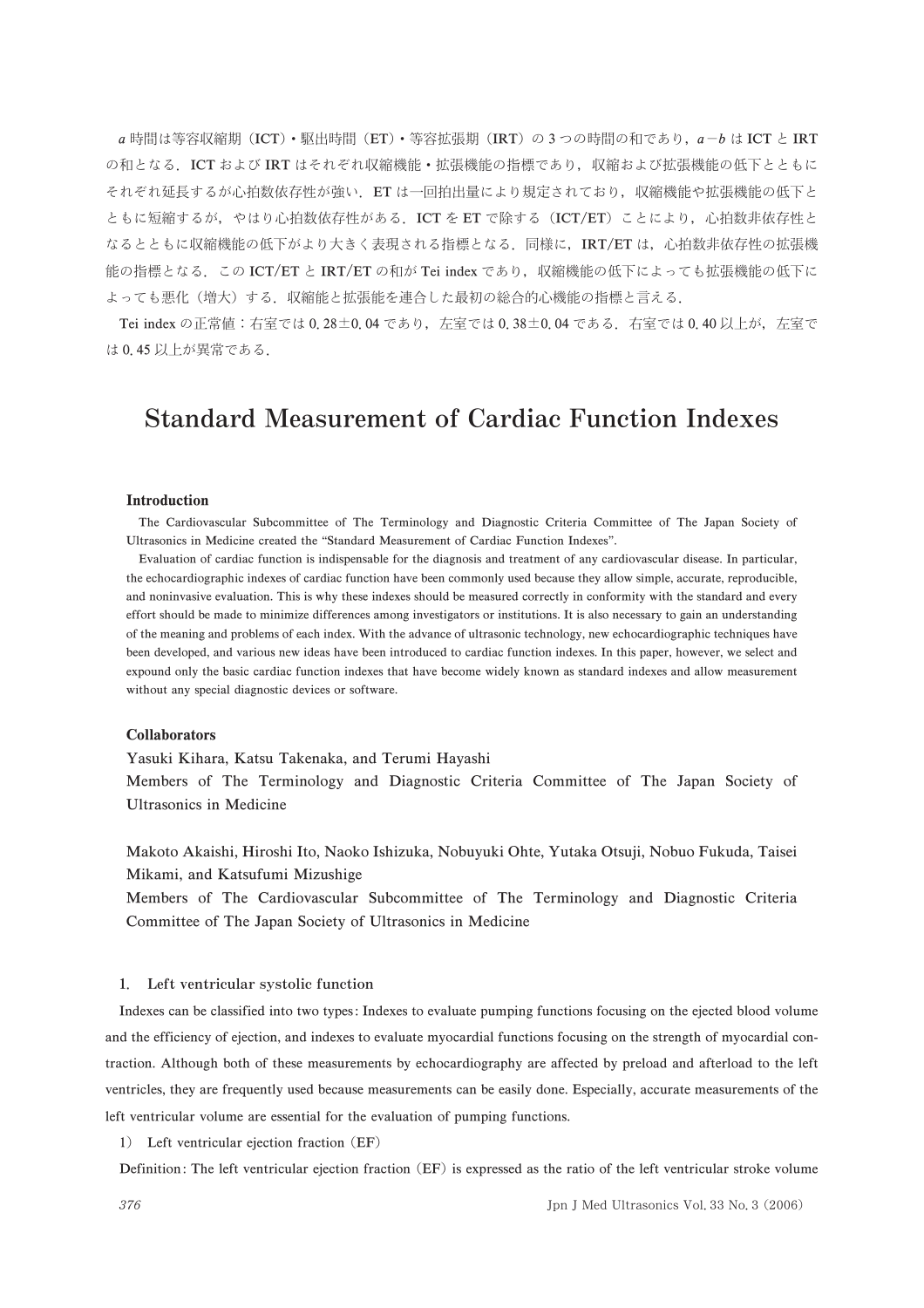(SV) to the left ventricular end-diastolic volume (LVEDV). SV is obtained by subtracting the left ventricular endsystolic volume (LVESV) from LVEDV. Therefore, EF is calculated by the following formula :

$$
EF\!=\!\frac{LVEDV\!-\!LVESV}{LVEDV}\!\times\!100~(\%)
$$

M-mode and 2 D echocardiograms are used to measure the left ventricular volume.

To obtain the left ventricular volume using M-mode echocardiograms, the maximum minor axis of the left ventricle at end-diastole (LVDd) and end-systole (LVDs) is measured on the parasternal long-axis or short-axis view, on the assumption that the left ventricle is a spheroid. Left ventricular volumes are usually calculated by the following formula of Teichholz:

$$
V=\frac{7.0}{2.4\!+\!D}\!\!\times\!D^3
$$

It is acknowledged that this formula can be applied to the left ventricle that has enlarged and become almost spherical, and correlates well with the volume obtained by left ventriculography. It cannot be applied to patients whose left ventricular shapes deviate from a spheroid, and to those with regional left ventricular wall motion abnormalities during cardiac contraction (asynergy).

To obtain the left ventricular volumes on 2 D echocardiograms, (1) the single plane area-length method, which calculates the volume based on the area of a single cross-section, and (2) the modified Simpson method (disc method) are available.

(1) When the single plane area-length method is applied, area of the cross-section of the left ventricle (A), and length of the long axis of the left ventricle (L) are measured, and length of the short axis of the left ventricle (D) is calculated from these data using the following formula on the assumption that the left ventricle is a spheroid.

$$
D\!=\!\frac{4A}{\pi L}
$$

The volume is calculated by the formula  $V = \frac{\pi}{6}D^2L$ .

That is, it is calculated by the formula  $V = \left(\frac{\pi}{6}\right)$ 4A  $\langle \pi L \rangle$  $L^2$   $\rightarrow$  V =  $\frac{0.85A^2}{L}$ .



apical two-chamber view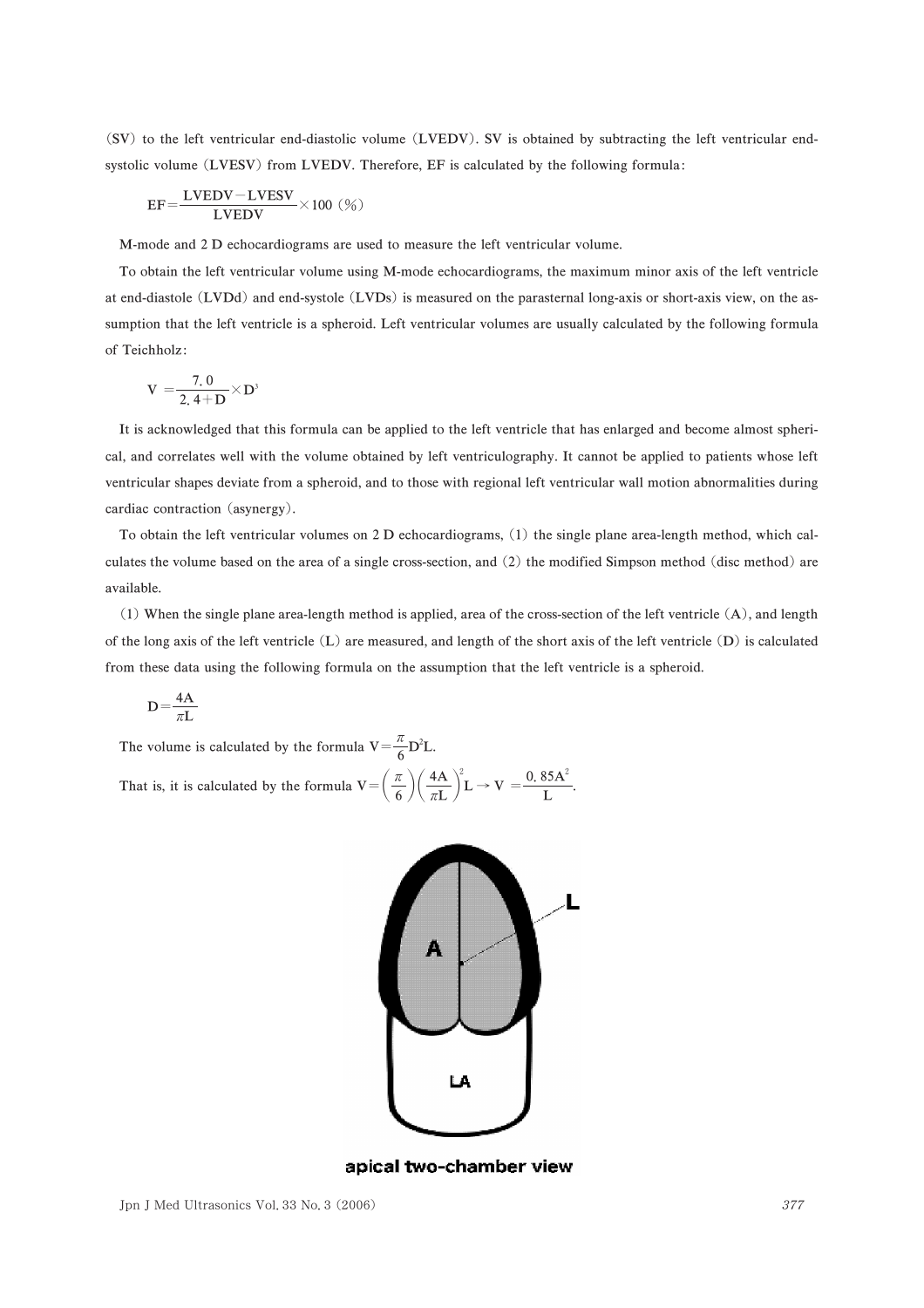(2) When the modified Simpson method (disc method) is used, the long axes (L) of apical two- and four-chamber views are divided equally into 20, and the inside diameters of the short axes (ai and bi) of 20 disks in directions perpendicular to the long axes are obtained. Left ventricular volume is calculated from the total sum of the cross-sectional areas of the 20 discs. The areas of the left ventricular cavity are obtained on the assumption that each disc is oval.

$$
V\!=\!\frac{\pi}{4}\!\times\!\left(a_{\scriptscriptstyle 1} b_{\scriptscriptstyle 1}\!+\!a_{\scriptscriptstyle 2} b_{\scriptscriptstyle 2}\!+\!\cdots\!+\!a_{\scriptscriptstyle i} b_{\scriptscriptstyle i}\right)\!\times\!\frac{L}{20}
$$



apical four-chamber view apical two-chamber view

Since it is often difficult to accurately image the cardiac apex by transthoracic 2 D echocardiography, the long-axis length measured may be shorter than the actual length, and the trace of the lumen may become smaller due to trabeculae or papillary muscle. For this reason, the left ventricular volume obtained by this method is usually smaller than the volume obtained by left ventriculography. However, the modified Simpson method is also applicable to patients whose left ventricles are not spheroidal, such as in those with ischemic heart disease. Left ventricular end-diastolic volume obtained by this method is used as an index of preload to the left ventricle. Although EF is affected by preload and afterload in theory, it does not fluctuate largely in response to acute changes in loads that are observed clinically. Therefore, it is suitable for semi-quantitative evaluation of inherent systolic function (good, fair, poor, extremely poor). At present, this index is most frequently used to determine whether surgery is indicated in patients with cardiac disease and to estimate the patient prognosis. It may not be suitable to detect subtle changes in systolic function before and after the administration of a drugs. A normal EF value is 55% or higher.

2) Stroke volume (SV) and stroke index (SI)

SV, the volume of blood ejected from the left ventricle during systole, is an index of the left ventricular pumping function. It is obtained by calculating the end-diastolic volume and end-systolic volume using M-mode or 2 D echocardiography as described before, and the difference between these volumes is SV. When assessing SV value as an index of left ventricular function, it should be recognized that the cardiac output and SV can be maintained by dilating the left ventricle even in patients with impaired myocardial systolic function.

3) Cardiac output (CO) and cardiac index (CI)

CO, the volume of blood ejected from the left ventricle to the aorta per minute, is an index of the left ventricular pumping function that is obtained by multiplying the stroke volume by the heart rate per minute. The cardiac index is obtained by dividing the cardiac output by the body surface area to correct for body size.

4) Left ventricular percent fractional shortening (%FS)

Left ventricular %FS is an index of systolic function that is obtained by measuring the left ventricular end-diastolic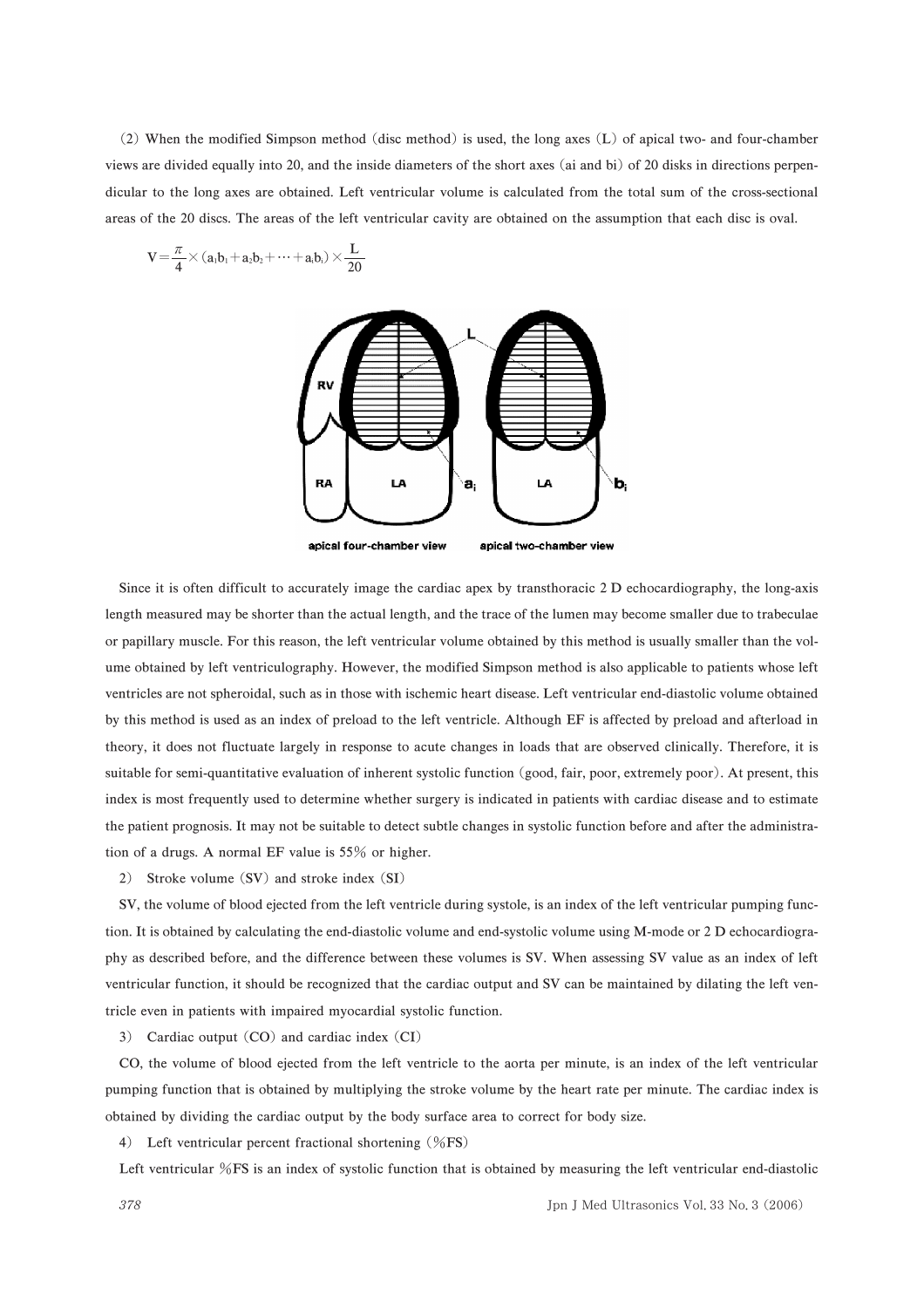dimension and left ventricular end-systolic dimension, dividing the difference by the left ventricular end-diastolic dimension, and shown as percentage in accordance with the following formula :

$$
\%FS = \frac{LVDd - LVDs}{LVDd} \times 100~(\%)
$$

A normal value is between 30% and 50%.

5) Mean velocity of circumferential fiber shortening (mVcf)

Mean Vcf is an index of myocardial systolic function that is obtained by correcting the percent fractional shortening with the ejection time (ET) using the following formula :

$$
\text{Mean Vcf}\!=\!\frac{\text{LVDd}\!-\!\text{LVDs}}{\text{LVDd}}\!\times\!\frac{1}{\text{ET}}
$$

Left ventricular ejection time is the time from the rising edge of the carotid pulse to the dicrotic notch (DN), or the time from the start of ejection blood flow from the left ventricle to the end of it. Because ET is affected by blood pressure, it is not recommended to evaluate the myocardial systolic function based solely on this value. Evaluation of variation in blood pressure is necessary. A normal value is between 0.9 and 2.0 circ/sec.

#### **2. Left ventricular diastolic function**

Symptoms of heart failure may be seen in patients who have normal left ventricular wall contraction. Therefore, it is important to evaluate left ventricular diastolic function independently of left ventricular systolic function. For this purpose, a left ventricular inflow velocity pattern and pulmonary venous flow velocity pattern measured by Doppler echocardiography are used.

#### 1) Left ventricular inflow velocity pattern or transmitral flow velocity pattern (TMF)

The velocity waveform of blood flow from the left atrium into the left ventricle through the mitral valve during diastole is an effective index for evaluating the left ventricular diastolic function, because the waveform reflects the left ventricular filling characteristics. The waveform is measured by pulsed Doppler ultrasound, by placing a sample volume at the tip of the mitral valve on the apical left ventricular long-axis or four-chamber view, and aligning ultrasound beam direction with the left ventricular inflow tract. In subjects with normal diastolic function, the peak early diastolic filling velocity (E-wave) is higher than the peak atrial filling velocity (A-wave). When the left ventricular relaxation is deteriorated, the isovolumic relaxation time (IRT) is prolonged, E-wave is attenuated, and the E-wave deceleration time (DT) is prolonged. Because this condition involves a compensatory rise of the A-wave, the EA ratio becomes lower than 1. This indicates abnormal relaxation pattern of TMF. Because the TMF is determined by the pressure gradient between the left atrium and left ventricle, the IRT is reduced, E-wave is increased, and DT is reduced when the left ventricular diastolic pressure rises as left ventricular diastolic dysfunction progresses. In this case, the  $E/A$  ratio becomes 1.0 or higher, which appears as if it is normal. This condition is called pseudo-normalization of TMF. In patients with severe congestive heart failure or restrictive diastolic dysfunction, the  $E/A$  ratio becomes more than 2, IRT becomes less than 60 msec, and DT becomes less than 150 msec.

#### 2) Pulmonary venous flow velocity pattern

Transesophageal echocardiography can detect pulmonary venous flow, or if available, lately developed echo machine also can detect it in transthoracic approach. In normal subjects, pulmonary venous flow velocity pattern consists of the antegrade flow during ventricular systole (S-waves:  $S_1$  and  $S_2$ ), antegrade flow during early ventricular diastole (Dwave), and retrograde flow (atrial systolic wave: Ar-wave) during atrial systole. The S<sub>2</sub>-wave is usually higher than the D-wave. When the left ventricular end-diastolic pressure (LVEDP), left atrial pressure, and pulmonary artery wedge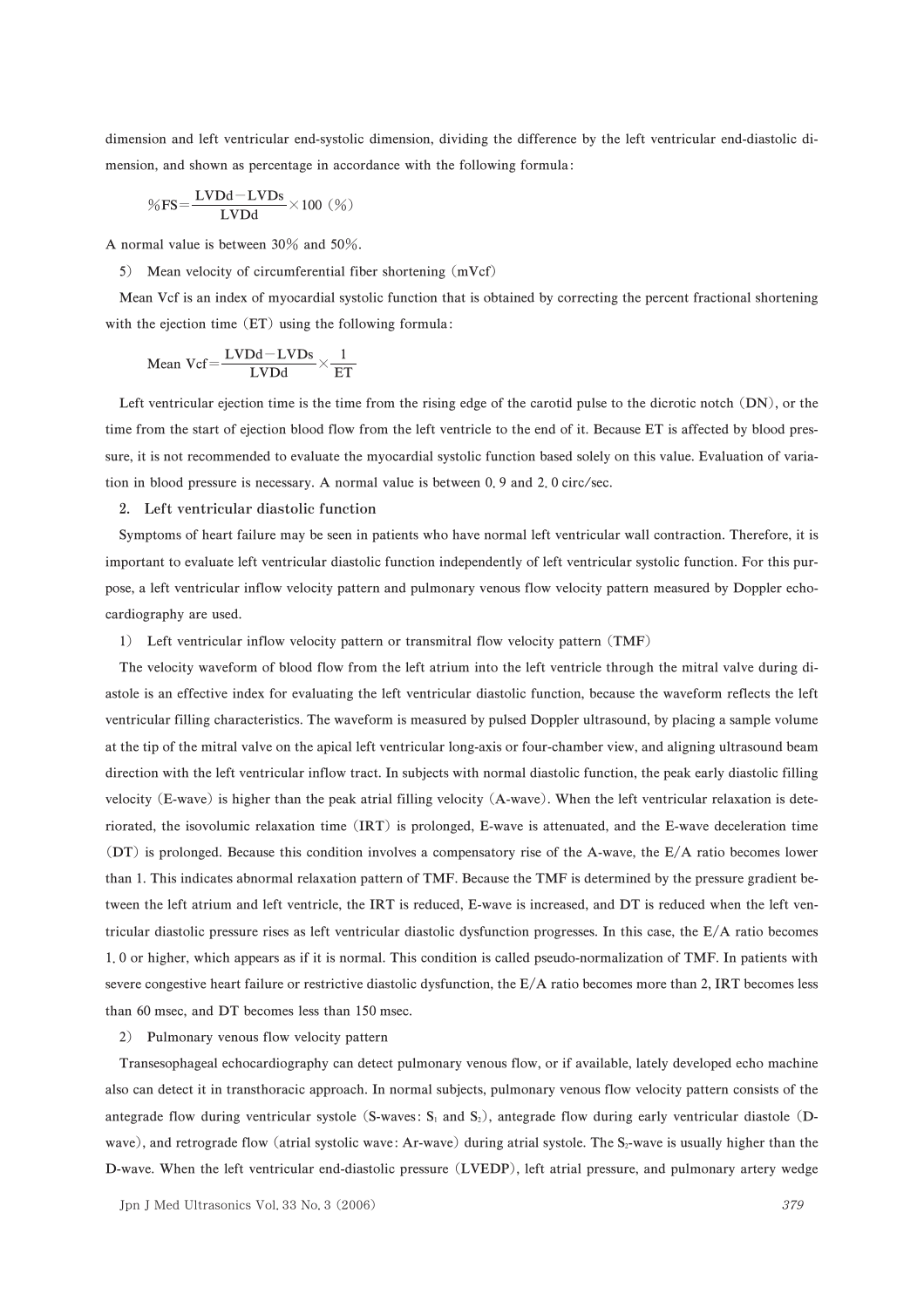pressure rise, the S2-wave is attenuated, D-wave is increased, and Ar-wave is also increased. When the duration of the Ar-wave becomes longer than the duration of the A-wave of TMF, an elevation of the LVEDP or left atrial pressure is indicated. The D-wave DT correlates well with that of E-wave in TMF. The D-wave DT is shortened in patients with restrictive diastolic dysfunction.

Pulmonary venous flow velocity



#### 3) Flow propagation velocity (Vp) during rapid filling period

Blood flow velocity from the mitral valve orifice into the left ventricle is recorded using apical M-mode color Doppler ultrasound, and an aliasing area in the left ventricular rapid filling flow is created using a baseline shift technique, and the flow propagation velocity  $(Vp)$  is measured as the slope of initial aliasing border or slope of the line along peak flow velocity. This index correlates well with peak negative  $dP/dt$  and time constant of the left ventricular pressure decay  $(\tau)$ , which are indexes of left ventricular relaxation. The slower becomes the relaxation, the lower becomes the negative  $dP/dt$  and the longer becomes the time constant  $(\tau)$ . This method can differentiate patients with pseudo-normal TMF and true normal subjects.

4) Peak early diastolic velocity of the mitral annulus  $(Ea, E')$ 

Tissue Doppler sample volume is set on the mitral annulus (left ventricular posterior wall, lateral wall, or interventricular septum) in the apical long-axis or apical four-chamber view, and velocity in the long-axis direction is measured by tissue pulsed Doppler ultrasound. The peak early diastolic velocity (abbreviated as Ea or  $E'$ ) is sensitive to left ventricular relaxation and not easily affected by preload, as compared to the E-wave of the left ventricular inflow velocity pattern. That is, Ea  $(E')$  does not show so-called pseudo-normalization and decreases as the left ventricular relaxation deteriorates. It should be noted that the value slightly varies depending on the site for recording, and if there is myocardial infarction in the sampling area, the value of the site does not reflect the diastolic function of the whole